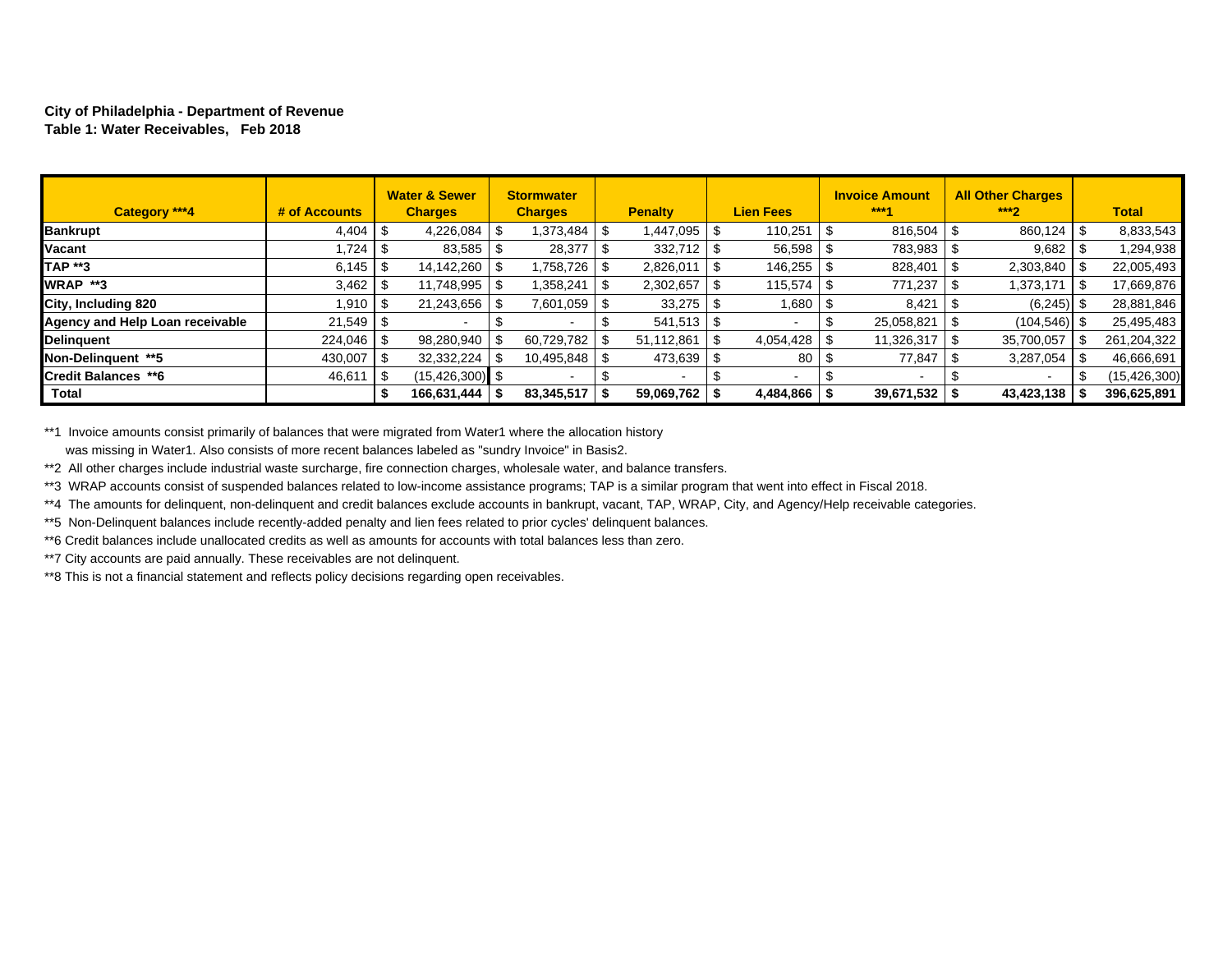# **City of Philadelphia - Department of Revenue Table 2: Comparison of Water Receivables, Feb 2018 and Jan 2018**

| <b>Category</b>            |    | <b>Feb 2018</b> | <b>Jan 2018</b> |                |    | <b>1 Month Difference</b> |  |  |
|----------------------------|----|-----------------|-----------------|----------------|----|---------------------------|--|--|
| <b>Bankrupt</b>            | \$ | 8,833,543       | \$              | 9,428,590      | \$ | (595, 047)                |  |  |
| <b>Vacant</b>              | \$ | 1,294,938       | \$              | 1,300,112      | \$ | (5, 175)                  |  |  |
| TAP **3                    | \$ | 22,005,493      | \$              | 19,435,776     | \$ | 2,569,717                 |  |  |
| <b>WRAP</b><br>**1         | \$ | 17,669,876      | \$              | 20,622,073     | \$ | (2,952,197)               |  |  |
| City, Including 820        | \$ | 28,881,846      | \$              | 26, 182, 547   | \$ | 2,699,299                 |  |  |
| Agency and Help Loan red   | \$ | 25,495,483      | \$              | 25,305,117     | \$ | 190,367                   |  |  |
| Delinquent **2             | \$ | 261,204,322     | \$              | 258,391,758    | \$ | 2,812,564                 |  |  |
| Non-Delinquent **2         | \$ | 46,666,691      | \$              | 44,805,740     | \$ | 1,860,951                 |  |  |
| <b>Credit Balances **2</b> | \$ | (15, 426, 300)  | \$              | (15, 565, 424) | \$ | 139,123                   |  |  |
| Total                      | S  | 396,625,891     | S               | 389,906,289    | \$ | 6,719,602                 |  |  |

Note:

\*\*1 WRAP accounts consist of suspended balances related to low-income assistance programs.

\*\*2 These amounts exclude accounts in bankrupt, vacant, TAP, WRAP, City, and Agency/Help Loan categories.

\*\*3 TAP is a new low-income assistance program that went into effect in Fiscal 2018.

| <b>Category</b>             |    | <b>Feb 2018</b> | <b>Feb 2017</b>      | <b>1 Year Difference</b> |                |  |
|-----------------------------|----|-----------------|----------------------|--------------------------|----------------|--|
| <b>Bankrupt</b>             | \$ | 8,833,543       | \$<br>9,281,951      | \$                       | (448, 408)     |  |
| <b>Vacant</b>               | \$ | 1,294,938       | \$<br>1,733,580      | \$                       | (438, 643)     |  |
| <b>TAP **3</b>              | \$ | 22,005,493      | \$                   | \$                       | 22,005,493     |  |
| <b>WRAP</b><br>**1          | \$ | 17,669,876      | \$<br>34,712,739     | \$                       | (17, 042, 864) |  |
| City, Including 820         | \$ | 28,881,846      | \$<br>29,659,631     | \$                       | (777, 785)     |  |
| Agency and Help Loan red \$ |    | 25,495,483      | \$<br>26,062,380     | \$                       | (566, 897)     |  |
| Delinquent **2              | \$ | 261,204,322     | \$<br>266,912,056    | \$                       | (5,707,734)    |  |
| Non-Delinquent **2          | \$ | 46,666,691      | \$<br>47,210,036     | \$                       | (543, 345)     |  |
| <b>Credit Balances **2</b>  | \$ | (15, 426, 300)  | \$<br>(14, 487, 741) | \$                       | (938, 559)     |  |
| <b>Total</b>                | S  | 396,625,891     | \$<br>401,084,633    | \$                       | (4, 458, 742)  |  |

## **Table 3: Comparison of Water Receivables, Feb 2018 and Feb 2017**

Note:

\*\*1 WRAP accounts consist of suspended balances related to low-income assistance programs.

\*\*2 These amounts exclude accounts in bankrupt, vacant, TAP, WRAP, City, and Agency/Help Loan categories.

\*\*3 TAP is a new low-income assistance program that went into effect in Fiscal 2018.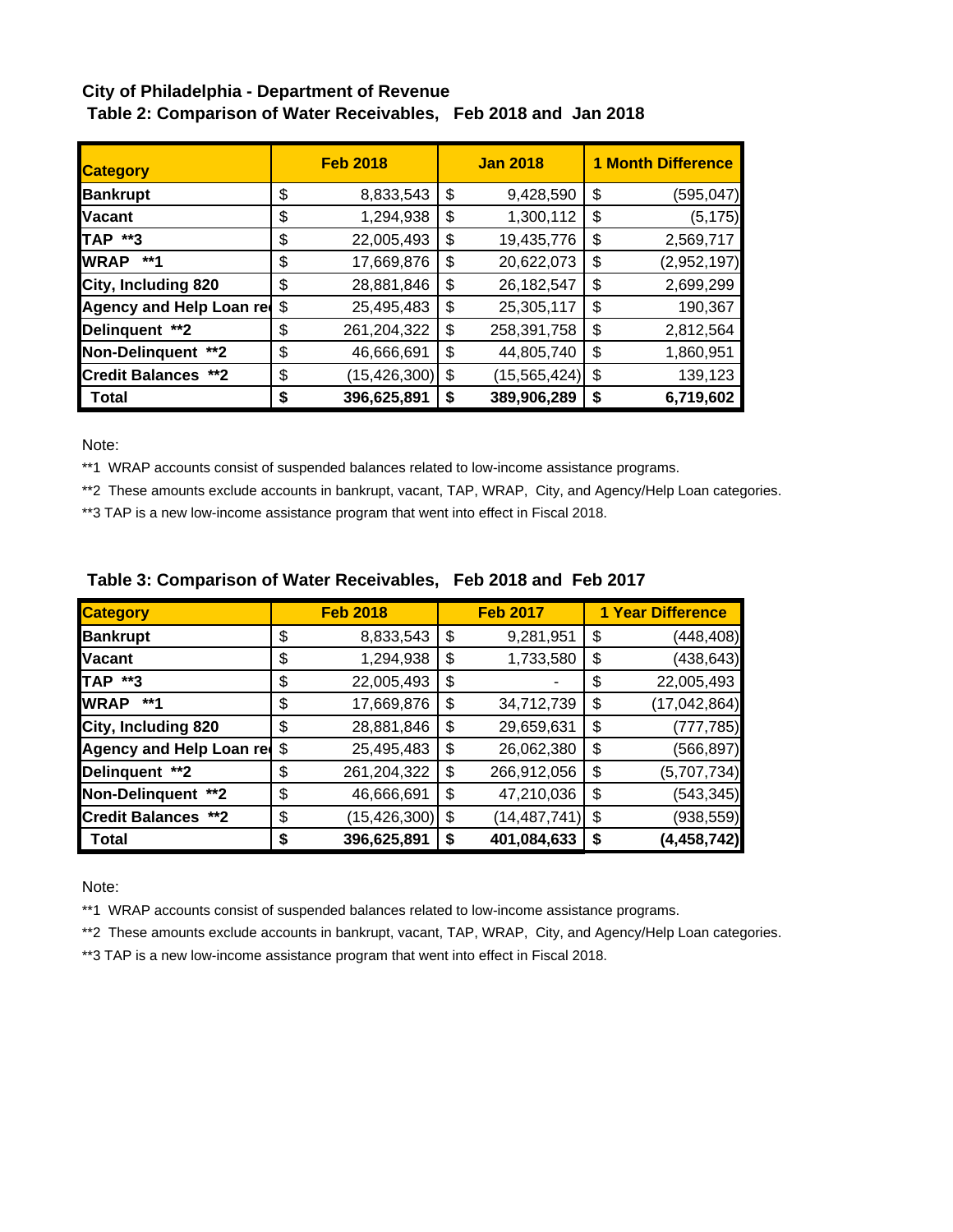#### **City of Philadelphia - Department of Revenue Table 4: Aging of Delinquent Accounts, Feb 2018**

| Category of each delinquent bill **3  | $\frac{1}{2}$ of Accounts | <b>Water &amp; Sewer</b><br><b>Charges</b> | <b>Stormwater</b><br><b>Charges</b> | <b>Penalty</b>  | <b>Lien Fees</b> | <b>Invoice Amount</b><br>$***4$ | <b>All Other</b><br>Charges **2 | <b>Total</b> |
|---------------------------------------|---------------------------|--------------------------------------------|-------------------------------------|-----------------|------------------|---------------------------------|---------------------------------|--------------|
| 3 months or less                      | 198,692                   | 17,522,299                                 | 6,858,570                           | 3,903,763       |                  | 137,329                         | 2,777,814                       | 31,199,702   |
| 4 to 6 months                         | 99,281                    | 8,825,804                                  | 4,556,997                           | 2,485,143       | 293,862          | 183,679                         | 2,554,465                       | 18,899,892   |
| 7 to 12 months                        | 78,958   \$               | $10,045,169$ \$                            | 6,606,212                           | 4,239,401       | 506,557          | 147,955                         | 4,378,763                       | 25,924,058   |
| More than 1 year - less than 2 years  | 68,517                    | 14,577,597                                 | 10,739,087                          | $8,067,916$ \$  | 342,859          | 732,889                         | 6,992,489                       | 41,452,838   |
| More than 2 years - less than 5 years | 62,441                    | 24,875,800 \$                              | 22,516,938                          | 18,681,852 \$   | 1,221,411        | 1,114,683 S                     | 8,957,325                       | 77,368,077   |
| More than 5 years                     | 45,533                    | 22,434,271                                 | 9,451,979                           | 13,734,784   \$ | 1,689,738 S      | $9,009,782$ \$                  | 10,039,201                      | 66,359,755   |
| Total                                 |                           | $98,280,940$   \                           | 60,729,782                          | 51,112,861      | 4,054,428        | 11,326,317                      | 35,700,057                      | 261,204,322  |

Note: All aging categories exclude bankruptcies, vacant properties, TAP, WRAP accounts, City accounts, and Agency/Help Loan receivables.

\*\*1 Invoice amounts consist primarily of balances that were migrated from Water1 where the allocation history

was missing in Water1. Also consists of more recent balances labeled as "sundry Invoice" in Basis2.

\*\*2 All other charges include industrial waste surcharge, fire connection charges, wholesale water, and balance transfers.

\*\*3 Delinquent amounts are assigned to the aging category on a bill-by-bill basis according to the age of each bill; one customer can have delinquent amounts in multiple categories.